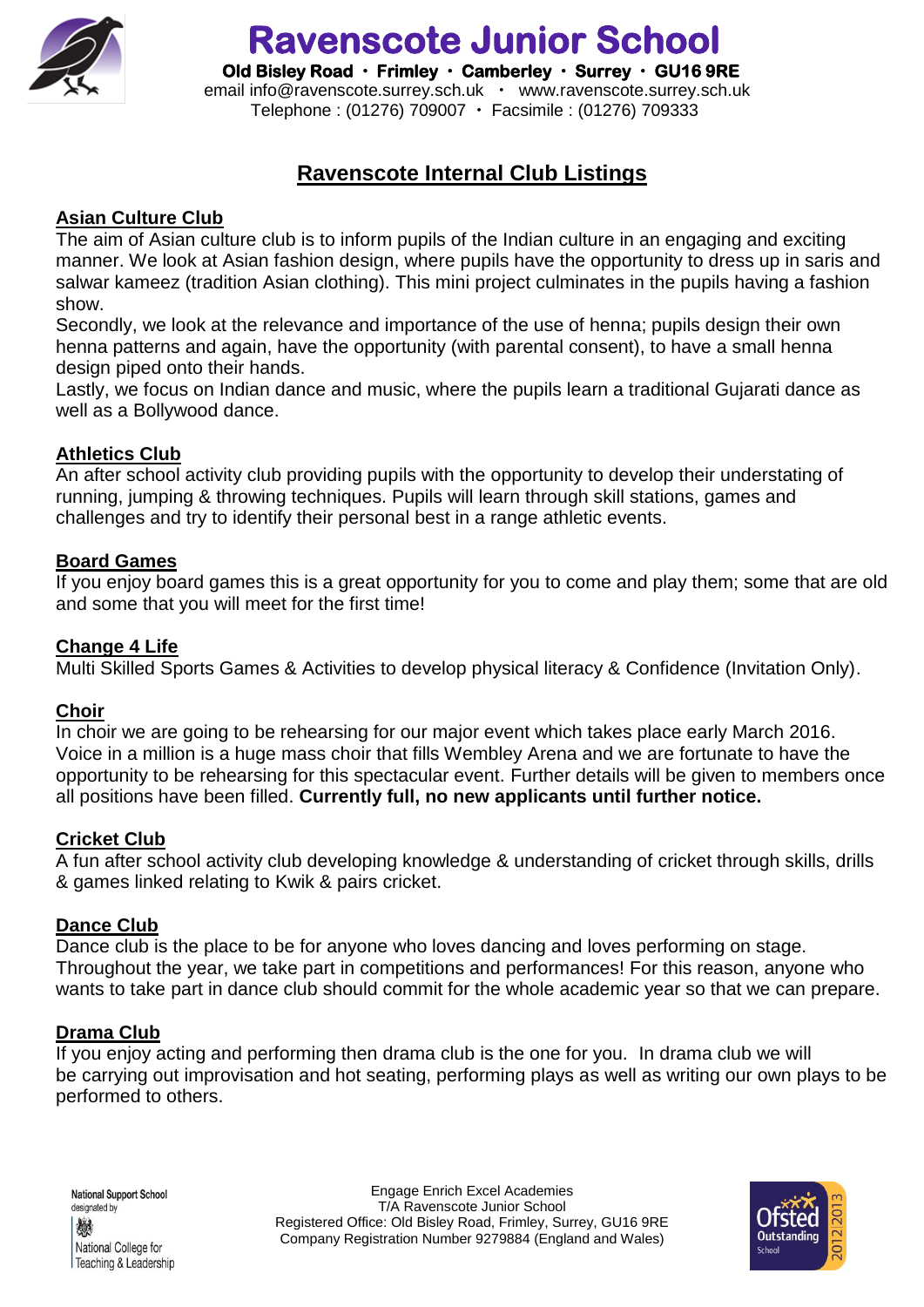### **Drawing**

In drawing and illustration club we will be learning new tricks and techniques to help us draw illustrations. We will be following lots of step-by-step guides to help us and these skills will really improve our drawing skills. Each week you will be learning new things to draw, including; people, animals, vehicles and monsters. So if you enjoy being creative and want to improve your drawings then this club is for you.

# **Gardening**

Opportunity to satisfy your green fingers, growing seeds and general gardening fun.

# **Film Club**

This club will involve watching and analyzing films, as well as looking at the major roles behind and in front of the camera, including actors, directors, sound designers, music composers, camera operators and script writers. It'll give children a chance to see how films are made by examining popular films and making short films of their own.

# **Frog**

This club will give children an exciting opportunity to explore the many opportunities Frog has to offer – from filming staff, children and parts of the school to becoming web page designers for children and teachers to use. Children who join Frog will automatically become Frog Ambassadors for the school – helping other children explore the school's VLE as well as sending messages about what else will be appearing on Frog.

# **Lego Club**

Design and create whatever you like using Lego. Follow ready made plans or create your own from scratch. Work collaboratively with other club members or pursue your project on your own. Ambitious or easy, the choice is yours in this fun, and social creative club.

# **Meditation & Mindfulness**

Time to meditate and relax. Come and go as you please take one minute or half an hour you decide.

# **Orchestra Club**

We have a brand new and exciting club starting called "Pop Goes the Orchestra" where players of all abilities and grades are invited to audition to enter this brand new experience! Please come and see me if you would like to audition and write your name on the audition list. This will be available from the first week in September.

We already have 10 members and I would like it to be closer to 20! So, if you think you've got what it takes, come and show me how excellent you are!

# **R Factor**

The R Factor is a talent competition open to all year 3 and year 4 pupils who would like to enter. The finalists will perform at Party in the Park in the summer term.

# **Science Club**

The children will take part in fun, hands-on science investigations and experiments aimed at getting them to have as much fun as possible. There is a definite focus to each session to highlight a particular scientific principle but there is no written work for the children to complete.

National College for Teaching & Leadership